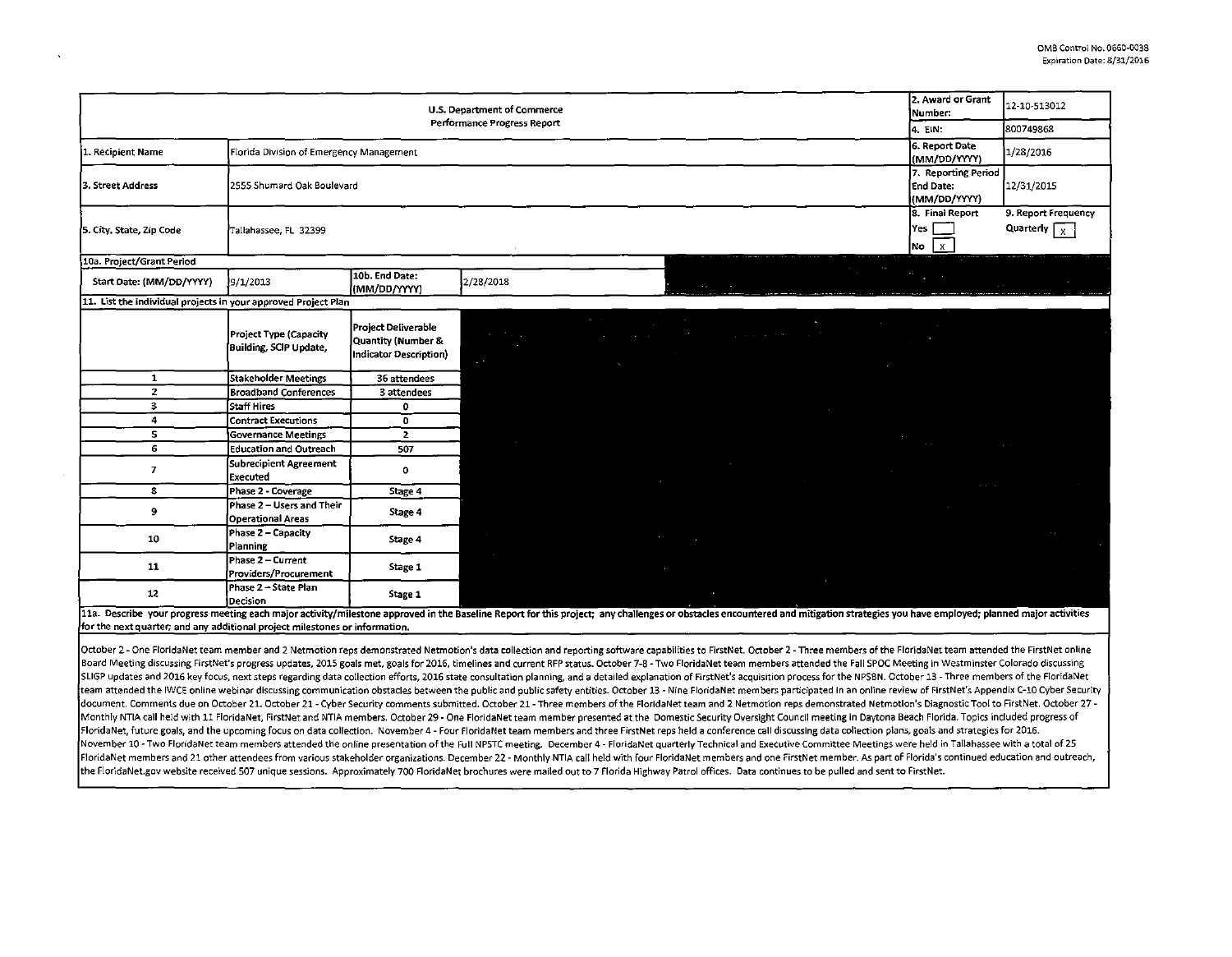| 11b. If the project team anticipates requesting any changes to the approved Baseline Report in the next quarter, describe those below. Note that any substantive changes to the Baseline Report must be approved by the Depart<br>of Commerce before implementation. |                                                    |                                                                                        |                            |                      |                               |                   |                 |                                  |                                                   |  |
|----------------------------------------------------------------------------------------------------------------------------------------------------------------------------------------------------------------------------------------------------------------------|----------------------------------------------------|----------------------------------------------------------------------------------------|----------------------------|----------------------|-------------------------------|-------------------|-----------------|----------------------------------|---------------------------------------------------|--|
| The revised Baseline Expenditure Plan has been submitted to NTIA and is awaiting approval.                                                                                                                                                                           |                                                    |                                                                                        |                            |                      |                               |                   |                 |                                  |                                                   |  |
| 11c. Provide any other information that would be useful to NTIA as it assesses this project's progress.                                                                                                                                                              |                                                    |                                                                                        |                            |                      |                               |                   |                 |                                  |                                                   |  |
| IN/A                                                                                                                                                                                                                                                                 |                                                    |                                                                                        |                            |                      |                               |                   |                 |                                  |                                                   |  |
| 11d. Describe any success stories or best practices you have identified. Please be as specific as possible.                                                                                                                                                          |                                                    |                                                                                        |                            |                      |                               |                   |                 |                                  |                                                   |  |
| N/A                                                                                                                                                                                                                                                                  |                                                    |                                                                                        |                            |                      |                               |                   |                 |                                  |                                                   |  |
| 12. Personnel                                                                                                                                                                                                                                                        |                                                    |                                                                                        |                            |                      |                               |                   |                 |                                  |                                                   |  |
| 12a. If the project is not fully staffed, describe how any lack of staffing may impact the project's time line and when the project will be fully staffed.                                                                                                           |                                                    |                                                                                        |                            |                      |                               |                   |                 |                                  |                                                   |  |
| FloridaNet's Policy Analyst accepted a new position within the department that allows oversight of all department policy and research activities. As such, participation with the FloridaNet team is now at an FTE% of 50.                                           |                                                    |                                                                                        |                            |                      |                               |                   |                 |                                  |                                                   |  |
| 12b. Staffing Table                                                                                                                                                                                                                                                  |                                                    |                                                                                        |                            |                      |                               |                   |                 |                                  |                                                   |  |
| Job Title                                                                                                                                                                                                                                                            | FTE%<br>Project (s) Assigned                       |                                                                                        |                            |                      |                               |                   |                 |                                  |                                                   |  |
| <b>DEM Grant Manager</b>                                                                                                                                                                                                                                             | 50                                                 | Grant management and oversight                                                         |                            |                      |                               |                   |                 |                                  | Change<br>no change                               |  |
| *FloridaNet Data Processing<br>Administrator/Policy                                                                                                                                                                                                                  | 50                                                 | Education and outreach, policy, governance                                             |                            |                      |                               |                   |                 |                                  | Change from 100% to<br>50% effective Nov.<br>2015 |  |
| *FloridaNet Data Processing<br>Administrator/Design                                                                                                                                                                                                                  | 100                                                | Administer the FloridaNet.gov website and assist with daily grant activities           |                            |                      |                               |                   |                 |                                  |                                                   |  |
| *FloridaNet Data Processing<br>Administrator/Planning                                                                                                                                                                                                                | 100                                                | Project planning and scheduling, web content, education and outreach, documentation    |                            |                      |                               |                   |                 |                                  |                                                   |  |
| "Grant Assistant                                                                                                                                                                                                                                                     | 100                                                | Assists grant manager and FloridaNet team on day-to-day management of SLIGP activities |                            |                      |                               |                   |                 |                                  |                                                   |  |
| *Chief Technology Officer                                                                                                                                                                                                                                            | 11.5                                               | Provides expertise in the technology and law enforcement areas                         |                            |                      |                               |                   |                 |                                  |                                                   |  |
| SLERS Communications Expert                                                                                                                                                                                                                                          | 11.5                                               | Provides expertise in radio communications and law enforcement areas                   |                            |                      |                               |                   |                 |                                  |                                                   |  |
| *Utilities Systems/Engineering<br> Specialist                                                                                                                                                                                                                        | 11.5                                               | Assist in SLIGP activities and research                                                |                            |                      |                               |                   |                 |                                  |                                                   |  |
| 13. Subcontracts (Vendors and/or Subrecipients)                                                                                                                                                                                                                      |                                                    |                                                                                        |                            |                      |                               |                   |                 |                                  |                                                   |  |
| 13a. Subcontracts Table - Include all subcontractors. The totals from this table must equal the "Subcontracts Total" in Question 14f.                                                                                                                                |                                                    |                                                                                        |                            |                      |                               |                   |                 |                                  |                                                   |  |
| Name                                                                                                                                                                                                                                                                 | <b>Subcontract Purpose</b>                         |                                                                                        | i'ype.<br>(Vendor/Subrec.) | RFP/RFQ Issued (Y/N) | Contract<br>Executed<br>(Y/N) | <b>Start Date</b> | <b>End Date</b> | Total Federal Funds<br>Allocated | <b>Total Matching Funds</b><br>Allocated          |  |
| <b>DHSMV</b>                                                                                                                                                                                                                                                         | Carry out daily grant activities                   |                                                                                        | subrecipient               | N                    | Y                             | 11/13/2013        | 8/31/2016       | \$4,768,658.00                   | \$1,229,010.00                                    |  |
| Televate                                                                                                                                                                                                                                                             | Assist with Florida's response to the FirstNet RFI |                                                                                        | vendor                     | Y                    | Y                             | 10/3/2014         | 10/17/2014      | \$27,500.00                      | \$0.00                                            |  |
| LeGrant Technical, LLC                                                                                                                                                                                                                                               | Assist with Florida's response to the FirstNet RFC |                                                                                        | vendor                     | Y                    | Y                             | 10/8/2014         | 10/24/2014      | \$34,899.00                      | \$0.00                                            |  |
| MemberClicks                                                                                                                                                                                                                                                         | Host FloridaNet website                            |                                                                                        | vendor                     | Y                    | Y                             | 7/1/2014          | 6/30/2016       | \$5,795.00                       | \$0.00                                            |  |
| 13b. Describe any challenges encountered with vendors and/or subrecipients.                                                                                                                                                                                          |                                                    |                                                                                        |                            |                      |                               |                   |                 |                                  |                                                   |  |
| N/A                                                                                                                                                                                                                                                                  |                                                    |                                                                                        |                            |                      |                               |                   |                 |                                  |                                                   |  |